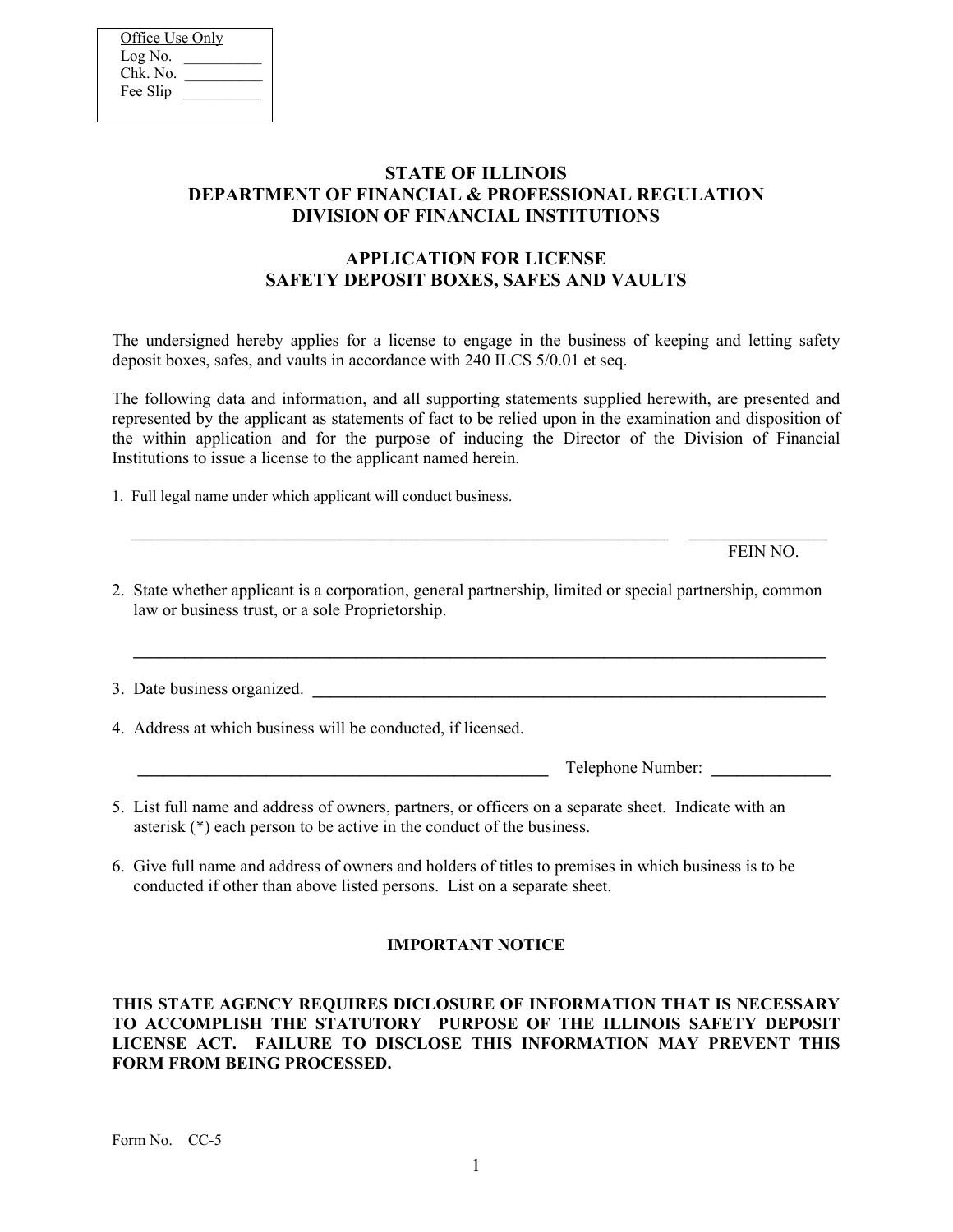7. If the applicant is a successor to the business for which license is being applied, state name(s) and address(es) of predecessors and date business was acquired by the applicant.

**\_\_\_\_\_\_\_\_\_\_\_\_\_\_\_\_\_\_\_\_\_\_\_\_\_\_\_\_\_\_\_\_\_\_\_\_\_\_\_\_\_\_\_\_\_\_\_\_\_\_\_\_\_\_\_\_\_\_\_\_\_\_\_\_\_\_\_\_\_\_\_\_\_\_\_\_\_\_\_\_\_\_**

**\_\_\_\_\_\_\_\_\_\_\_\_\_\_\_\_\_\_\_\_\_\_\_\_\_\_\_\_\_\_\_\_\_\_\_\_\_\_\_\_\_\_\_\_\_\_\_\_\_\_\_\_\_\_\_\_\_\_\_\_\_\_\_\_\_\_\_\_\_\_\_\_\_\_\_\_\_\_\_\_\_\_**

**\_\_\_\_\_\_\_\_\_\_\_\_\_\_\_\_\_\_\_\_\_\_\_\_\_\_\_\_\_\_\_\_\_\_\_\_\_\_\_\_\_\_\_\_\_\_\_\_\_\_\_\_\_\_\_\_\_\_\_\_\_\_\_\_\_\_\_\_\_\_\_\_\_\_\_\_\_\_\_\_\_\_**

8. Is the applicant or any person(s) associated either directly or indirectly with the applicant in the same or similar business as that of the applicant at any place or location other than the address stated for the license hereby requested? If such relationship exists, state the name and address of the other person(s).

**\_\_\_\_\_\_\_\_\_\_\_\_\_\_\_\_\_\_\_\_\_\_\_\_\_\_\_\_\_\_\_\_\_\_\_\_\_\_\_\_\_\_\_\_\_\_\_\_\_\_\_\_\_\_\_\_\_\_\_\_\_\_\_\_\_\_\_\_\_\_\_\_\_\_\_\_\_\_\_\_\_\_**

**\_\_\_\_\_\_\_\_\_\_\_\_\_\_\_\_\_\_\_\_\_\_\_\_\_\_\_\_\_\_\_\_\_\_\_\_\_\_\_\_\_\_\_\_\_\_\_\_\_\_\_\_\_\_\_\_\_\_\_\_\_\_\_\_\_\_\_\_\_\_\_\_\_\_\_\_\_\_\_\_\_\_**

**\_\_\_\_\_\_\_\_\_\_\_\_\_\_\_\_\_\_\_\_\_\_\_\_\_\_\_\_\_\_\_\_\_\_\_\_\_\_\_\_\_\_\_\_\_\_\_\_\_\_\_\_\_\_\_\_\_\_\_\_\_\_\_\_\_\_\_\_\_\_\_\_\_\_\_\_\_\_\_\_\_\_**

9. State any other license and give information as to any other license, either local, county, state or federal, that the applicant now holds in connection with the operation or conduct of the business for which application is now being made for license.

10. Detail the kind and character of boxes, safes, or other facilities to be offered or used for safekeeping purposes. (Note: Give number of boxes, safes, vaults, or other facilities as of the date of this application) If space not sufficient for complete description, attach on a separate sheet.

**\_\_\_\_\_\_\_\_\_\_\_\_\_\_\_\_\_\_\_\_\_\_\_\_\_\_\_\_\_\_\_\_\_\_\_\_\_\_\_\_\_\_\_\_\_\_\_\_\_\_\_\_\_\_\_\_\_\_\_\_\_\_\_\_\_\_\_\_\_\_\_\_\_\_\_\_\_\_\_\_**

**\_\_\_\_\_\_\_\_\_\_\_\_\_\_\_\_\_\_\_\_\_\_\_\_\_\_\_\_\_\_\_\_\_\_\_\_\_\_\_\_\_\_\_\_\_\_\_\_\_\_\_\_\_\_\_\_\_\_\_\_\_\_\_\_\_\_\_\_\_\_\_\_\_\_\_\_\_\_\_\_**

**\_\_\_\_\_\_\_\_\_\_\_\_\_\_\_\_\_\_\_\_\_\_\_\_\_\_\_\_\_\_\_\_\_\_\_\_\_\_\_\_\_\_\_\_\_\_\_\_\_\_\_\_\_\_\_\_\_\_\_\_\_\_\_\_\_\_\_\_\_\_\_\_\_\_\_\_\_\_\_\_**

**\_\_\_\_\_\_\_\_\_\_\_\_\_\_\_\_\_\_\_\_\_\_\_\_\_\_\_\_\_\_\_\_\_\_\_\_\_\_\_\_\_\_\_\_\_\_\_\_\_\_\_\_\_\_\_\_\_\_\_\_\_\_\_\_\_\_\_\_\_\_\_\_\_\_\_\_\_\_\_\_**

**\_\_\_\_\_\_\_\_\_\_\_\_\_\_\_\_\_\_\_\_\_\_\_\_\_\_\_\_\_\_\_\_\_\_\_\_\_\_\_\_\_\_\_\_\_\_\_\_\_\_\_\_\_\_\_\_\_\_\_\_\_\_\_\_\_\_\_\_\_\_\_\_\_\_\_\_\_\_\_\_\_\_**

11. Give full name and address of manager of applicant's business.

12. State whether the applicant under the present business name or any former name has ever had denied, suspended, cancelled, or revoked any license for the conduct or operation of the business of keeping and letting of safe deposit boxes , safes, vaults, or other facilities under any statute of the state of Illinois or law of any local or governmental agency providing for the regulation and licensing of any such business.

**\_\_\_\_\_\_\_\_\_\_\_\_\_\_\_\_\_\_\_\_\_\_\_\_\_\_\_\_\_\_\_\_\_\_\_\_\_\_\_\_\_\_\_\_\_\_\_\_\_\_\_\_\_\_\_\_\_\_\_\_\_\_\_\_\_\_\_\_\_\_\_\_\_\_\_\_\_\_\_**

 $\mathcal{L}_\mathcal{L} = \{ \mathcal{L}_\mathcal{L} = \{ \mathcal{L}_\mathcal{L} = \{ \mathcal{L}_\mathcal{L} = \{ \mathcal{L}_\mathcal{L} = \{ \mathcal{L}_\mathcal{L} = \{ \mathcal{L}_\mathcal{L} = \{ \mathcal{L}_\mathcal{L} = \{ \mathcal{L}_\mathcal{L} = \{ \mathcal{L}_\mathcal{L} = \{ \mathcal{L}_\mathcal{L} = \{ \mathcal{L}_\mathcal{L} = \{ \mathcal{L}_\mathcal{L} = \{ \mathcal{L}_\mathcal{L} = \{ \mathcal{L}_\mathcal{$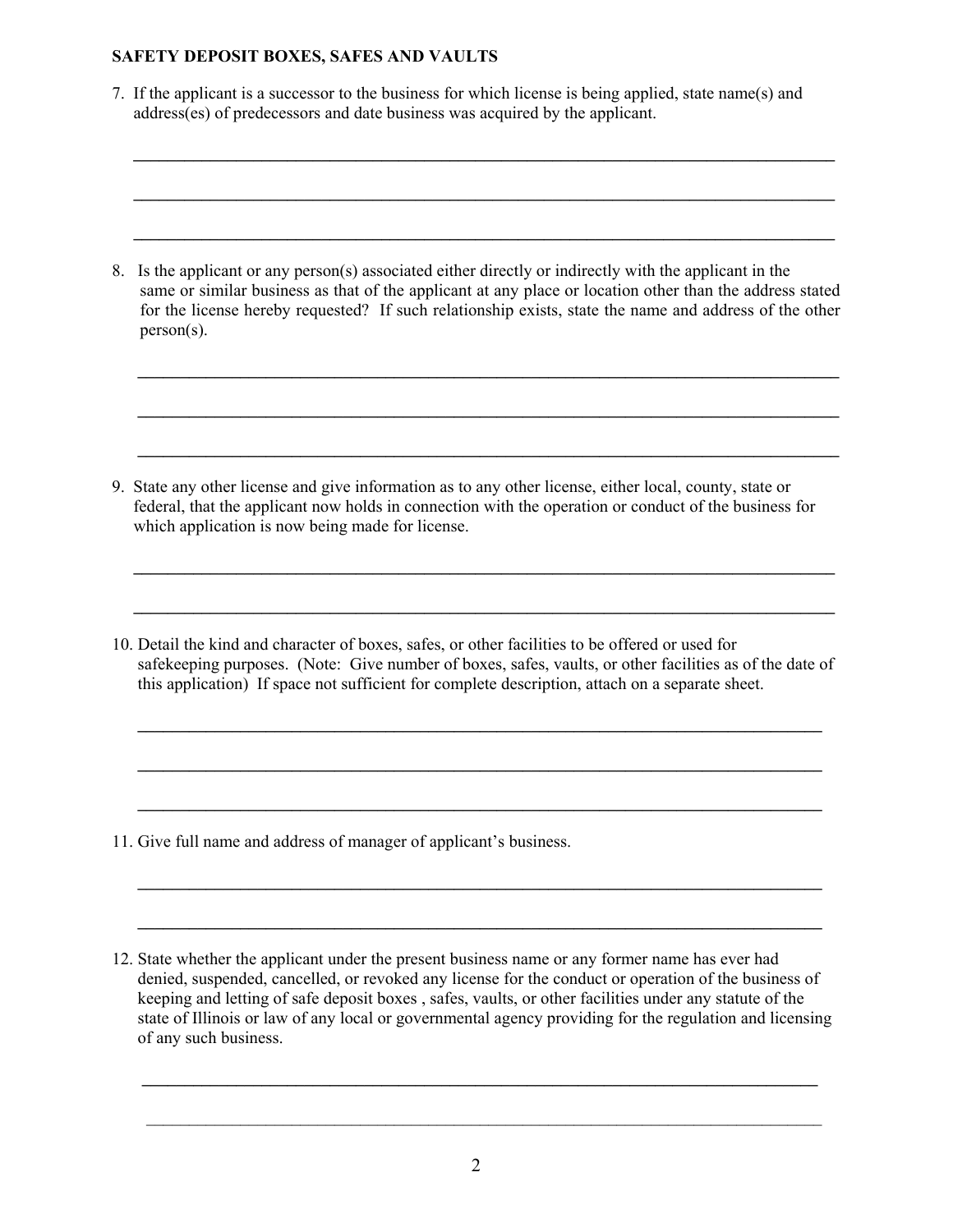13. If applicant is a corporation, state:

- (a) Name of state in which the applicant is incorporated;
- (b) Date of corporate charter or authority; **\_\_\_\_\_\_\_\_\_\_\_\_\_\_\_\_\_\_\_\_\_\_\_\_\_\_\_\_\_\_\_\_\_\_\_\_\_\_\_\_\_\_\_\_\_\_\_\_**
- (c) If incorporated in a state other than Illinois, date of compliance with the Business Corporation Act of Illinois; **\_\_\_\_\_\_\_\_\_\_\_\_\_\_\_\_\_\_\_\_\_\_\_\_\_\_\_\_\_\_\_\_\_\_\_\_\_\_\_\_\_\_\_\_\_\_\_\_\_\_\_\_\_\_\_\_\_\_\_\_\_\_\_\_\_\_\_\_\_\_**

**\_\_\_\_\_\_\_\_\_\_\_\_\_\_\_\_\_\_\_\_\_\_\_\_\_\_\_\_\_\_\_\_\_\_\_\_\_\_\_\_\_\_\_\_\_\_\_\_\_\_\_\_\_\_\_\_\_\_\_\_\_\_\_\_\_\_\_\_\_\_\_\_\_\_\_\_\_\_\_\_\_** 

**\_\_\_\_\_\_\_\_\_\_\_\_\_\_\_\_\_\_\_\_\_\_\_\_\_\_\_\_\_\_\_\_\_\_\_\_\_\_\_\_\_\_\_\_\_\_\_\_\_\_\_\_\_\_\_\_\_\_\_\_\_\_\_\_\_\_\_\_\_\_\_\_\_\_\_\_\_\_\_\_\_** 

- (d) If foreign corporation, name and address of Illinois registered agent;
- (e) Whether the applicant corporation has at any time operated under a name other than stated herein. State such prior name(s) and period(s) during which such prior name(s) applied.

**\_\_\_\_\_\_\_\_\_\_\_\_\_\_\_\_\_\_\_\_\_\_\_\_\_\_\_\_\_\_\_\_\_\_\_\_\_\_\_\_\_\_\_\_\_\_\_\_\_\_\_\_\_\_\_\_\_\_\_\_\_\_\_\_\_\_\_\_\_\_\_\_\_\_\_\_\_\_\_\_** 

**\_\_\_\_\_\_\_\_\_\_\_\_\_\_\_\_\_\_\_\_\_\_\_\_\_\_\_\_\_\_\_\_\_\_\_\_\_\_\_\_\_\_\_\_\_\_\_\_\_\_\_\_\_\_\_\_\_\_\_\_\_\_\_\_\_\_\_\_\_\_\_\_\_\_\_\_\_\_\_\_** 

**\_\_\_\_\_\_\_\_\_\_\_\_\_\_\_\_\_\_\_\_\_\_\_\_\_\_\_\_\_\_\_\_\_\_\_\_\_\_\_\_\_\_\_\_\_\_\_\_\_\_\_\_\_\_\_\_\_\_\_\_\_\_\_\_\_\_\_\_\_\_\_\_\_\_\_\_\_\_\_\_** 

14. If applicant is an unincorporated entity of any type, a partnership or sole proprietorship, and the business name or title used is such as to require registration of such business name or title in Illinois under "An Act in relation to the use of an assumed name and the conduct or transaction of business in the State, " approved July 17, 1941, state date and in what county the required filing was effected.

**\_\_\_\_\_\_\_\_\_\_\_\_\_\_\_\_\_\_\_\_\_\_\_\_\_\_\_\_\_\_\_\_\_\_\_\_\_\_\_\_\_\_\_\_\_\_\_\_\_\_\_\_\_\_\_\_\_\_\_\_\_\_\_\_\_\_\_\_\_\_\_\_\_\_\_\_\_\_\_\_\_\_**

**\_\_\_\_\_\_\_\_\_\_\_\_\_\_\_\_\_\_\_\_\_\_\_\_\_\_\_\_\_\_\_\_\_\_\_\_\_\_\_\_\_\_\_\_\_\_\_\_\_\_\_\_\_\_\_\_\_\_\_\_\_\_\_\_\_\_\_\_\_\_\_\_\_\_\_\_\_\_\_\_\_\_**

**\_\_\_\_\_\_\_\_\_\_\_\_\_\_\_\_\_\_\_\_\_\_\_\_\_\_\_\_\_\_\_\_\_\_\_\_\_\_\_\_\_\_\_\_\_\_\_\_\_\_\_\_\_\_\_\_\_\_\_\_\_\_\_\_\_\_\_\_\_\_\_\_\_\_\_\_\_\_\_\_\_\_**

**\_\_\_\_\_\_\_\_\_\_\_\_\_\_\_\_\_\_\_\_\_\_\_\_\_\_\_\_\_\_\_\_\_\_\_\_\_\_\_\_\_\_\_\_\_\_\_\_\_\_\_\_\_\_\_\_\_\_\_\_\_\_\_\_\_\_\_\_\_\_\_\_\_\_\_\_\_\_\_\_\_\_**

15. If applicant is a partnership, state whether or not, or to what extent, the Articles of Agreement, and any supplementary written statements provide and stipulate for a limitation, if any, as to any partner or partners' liability for debts or obligations of the business conducted by the partnership.

- 16. If applicant is under direct or indirect common control with, or is controlled by any other person, partnership, corporation or other entity, state:
	- (a) Name of such controlling or affiliated party or parties;
	- (b) Nature and extent of such control;
	- (c) If not so controlled, make specific statement to that effect.

**\_\_\_\_\_\_\_\_\_\_\_\_\_\_\_\_\_\_\_\_\_\_\_\_\_\_\_\_\_\_\_\_\_\_\_\_\_\_\_\_\_\_\_\_\_\_\_\_\_\_\_\_\_\_\_\_\_\_\_\_\_\_\_\_\_\_\_\_\_\_\_\_\_\_\_\_\_\_**

**\_\_\_\_\_\_\_\_\_\_\_\_\_\_\_\_\_\_\_\_\_\_\_\_\_\_\_\_\_\_\_\_\_\_\_\_\_\_\_\_\_\_\_\_\_\_\_\_\_\_\_\_\_\_\_\_\_\_\_\_\_\_\_\_\_\_\_\_\_\_\_\_\_\_\_\_\_\_**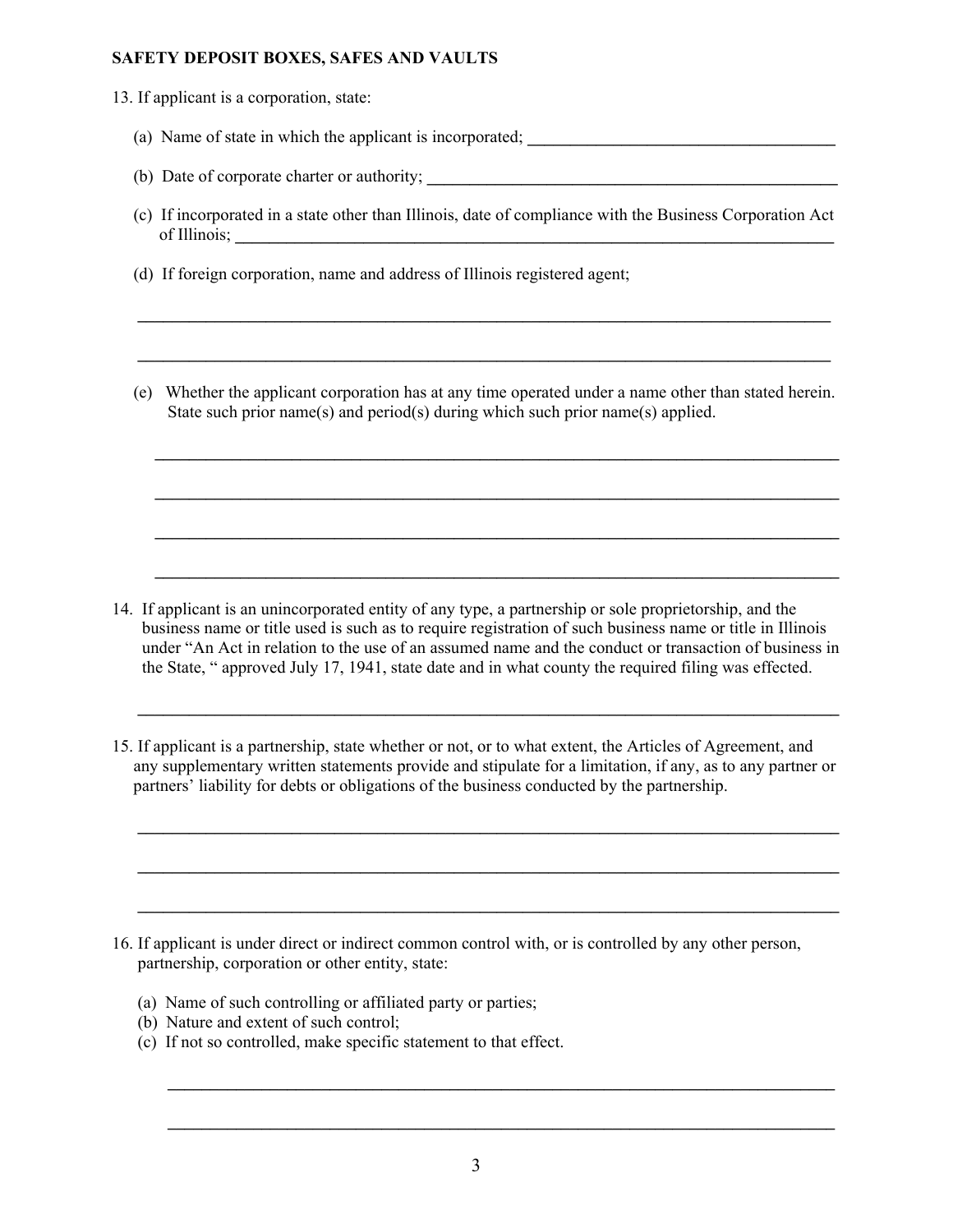17. If applicant has previously been licensed, state the following:

- (a) Date of prior license(s):**\_\_\_\_\_\_\_\_\_\_\_\_\_\_\_\_\_\_\_\_\_\_\_\_\_\_\_\_\_\_\_\_\_\_\_\_\_\_\_\_\_\_\_\_\_\_**
- (b) Date prior license(s) expired:

(c) Date prior license(s) were renewed or reissued.**\_\_\_\_\_\_\_\_\_\_\_\_\_\_\_\_\_\_\_\_\_\_\_\_\_\_\_\_\_\_\_\_\_\_\_\_\_\_\_\_**

 This application, if made by a sole proprietor, shall be signed by the proprietor; if made by a Partnership, by each of the partners; and if made by a corporation, business trust or other legal entity, by two officers or trustees thereof.

Name of applicant as given in answer to Question 1 of this form.

Signature *Letters Letters* **<b>***Letters Letters Letters* **<b>***Letters Letters Letters* **<b>***Letters Letters Letters* **<b>***Letters Letters Letters* **<b>***Letters Letters Letters* **<b>***Letters* Name and title Signature *Letters Letters* **<b>***Letters Letters Letters* **<b>***Letters Letters Letters* **<b>***Letters Letters Letters* **<b>***Letters Letters Letters* **<b>***Letters Letters Letters* **<b>***Letters* Name and title **\_\_\_\_\_\_\_\_\_\_\_\_\_\_\_\_\_\_\_\_\_\_\_\_\_\_\_\_\_\_\_\_\_\_\_\_\_\_\_\_\_\_\_\_\_**

This application, when completely filled out, must be mailed to:

**State of Illinois Department of Financial & Professional Regulation Division of Financial Institutions Consumer Credit Section 100 W. Washington, 9th Floor Chicago, Illinois 60601**

and must be accompanied by:

- 1. A check in the amount of \$50.00 made payable to the order of Director of the Division of Financial Institutions. This fee will be returned if application for licensure is denied.
- 2. Certificate of Inspection made by a vault service company which has been approved by the Director of the Division of Financial Institutions. The Certificate shall show the type of vault construction and the condition of the safety devices employed by the applicant.
- 3. A Supplementary Statement completed by each person in an official capacity with the applicant.
- 4. Section 20 of the above Act requires that a set of fingerprints of each person who signs the application to accompany the application being submitted to the Director of the Division of Financial Institutions. Fingerprint forms should be obtained from a local police station in order to meet this statutory requirement.
- 5. Specimen form of all types of contracts, agreement or other writings to be used between applicant and renters, or users of safe deposit boxes, safes, vault, or other facilities furnished by applicant for the safe keeping of personal property.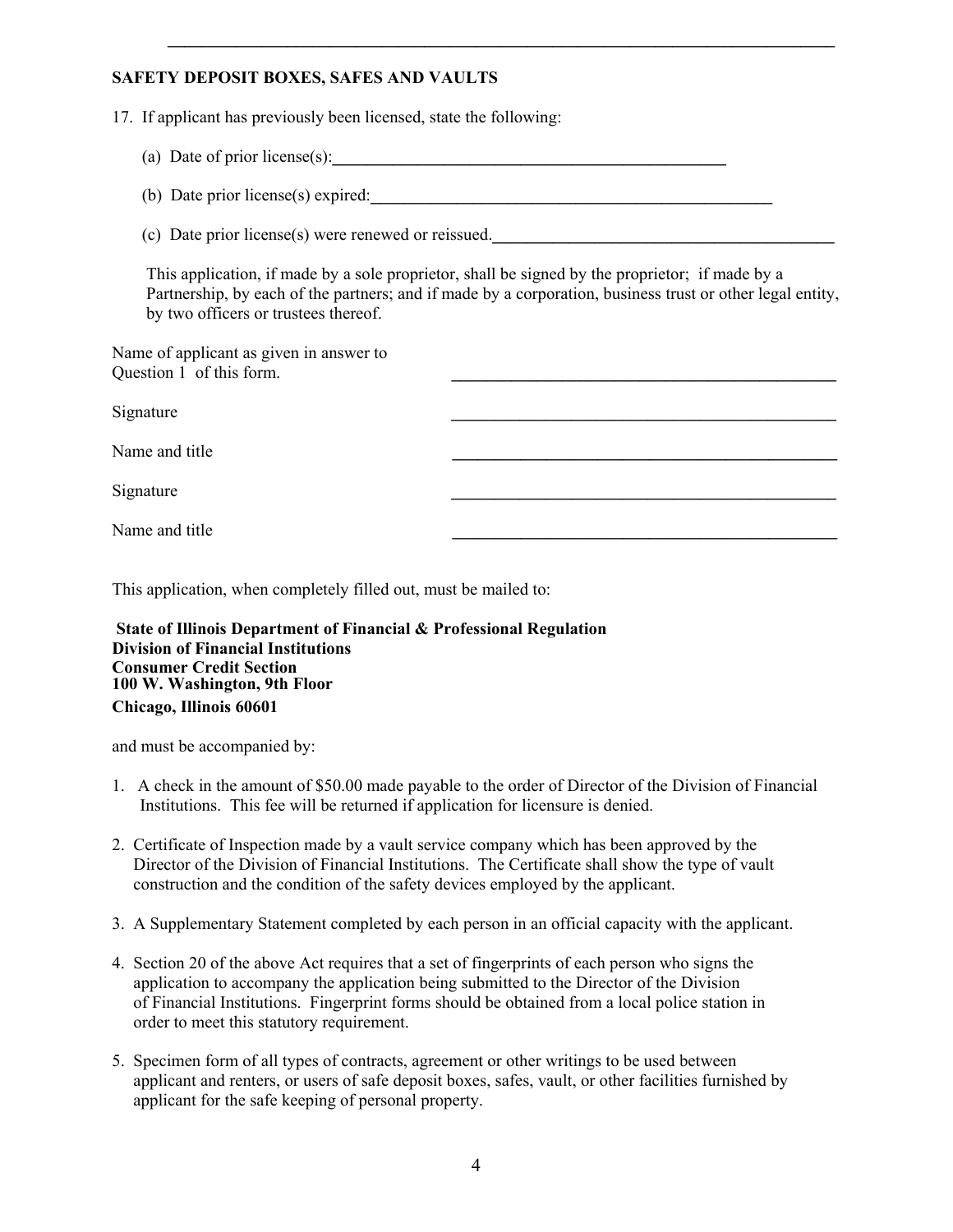)ss.

COUNTY OF  $\qquad \qquad$  )

I, **\_\_\_\_\_\_\_\_\_\_\_\_\_\_\_\_\_\_\_\_\_\_\_\_\_\_\_\_\_\_\_\_\_\_\_\_\_\_**, swear or attest, and upon my oath state (a) that I am properly empowered to execute and submit the foregoing instruments; (b) that I have read the answers supplied to the several interrogatories presented by such instruments; and all supplementary statements supplied therewith and; (c) that such answers and supporting statements are, to my best knowledge, information and belief, true and complete.

 $\mathcal{L}_\mathcal{L} = \mathcal{L}_\mathcal{L}$  , where  $\mathcal{L}_\mathcal{L} = \mathcal{L}_\mathcal{L}$  ,  $\mathcal{L}_\mathcal{L} = \mathcal{L}_\mathcal{L}$  ,  $\mathcal{L}_\mathcal{L} = \mathcal{L}_\mathcal{L}$  ,  $\mathcal{L}_\mathcal{L} = \mathcal{L}_\mathcal{L}$  ,  $\mathcal{L}_\mathcal{L} = \mathcal{L}_\mathcal{L}$  ,  $\mathcal{L}_\mathcal{L} = \mathcal{L}_\mathcal{L}$  ,  $\mathcal{$ 

**\_\_\_\_\_\_\_\_\_\_\_\_\_\_\_\_\_\_\_\_\_\_\_\_\_\_\_\_\_\_\_\_\_\_\_\_\_\_\_\_\_\_\_\_\_\_\_\_\_** 

**(Signature)** 

**(Title)** 

SUBSCRIBED AND SWORN TO BEFORE ME, a Notary Public within and for the above named State and County, by the above named affiant, personally know to me this day of **\_\_\_\_\_\_\_\_\_\_\_\_\_\_\_\_\_\_\_\_\_\_\_**, A. D., 20**\_\_\_\_\_\_**.

 $\mathcal{L}=\{1,2,3,4,5\}$ 

NOTARIAL SEAL

**Notary Public** 

My commission expires**\_\_\_\_\_\_\_\_\_\_\_\_\_\_\_\_\_\_\_\_\_\_\_\_\_\_\_\_\_\_\_\_\_\_\_\_**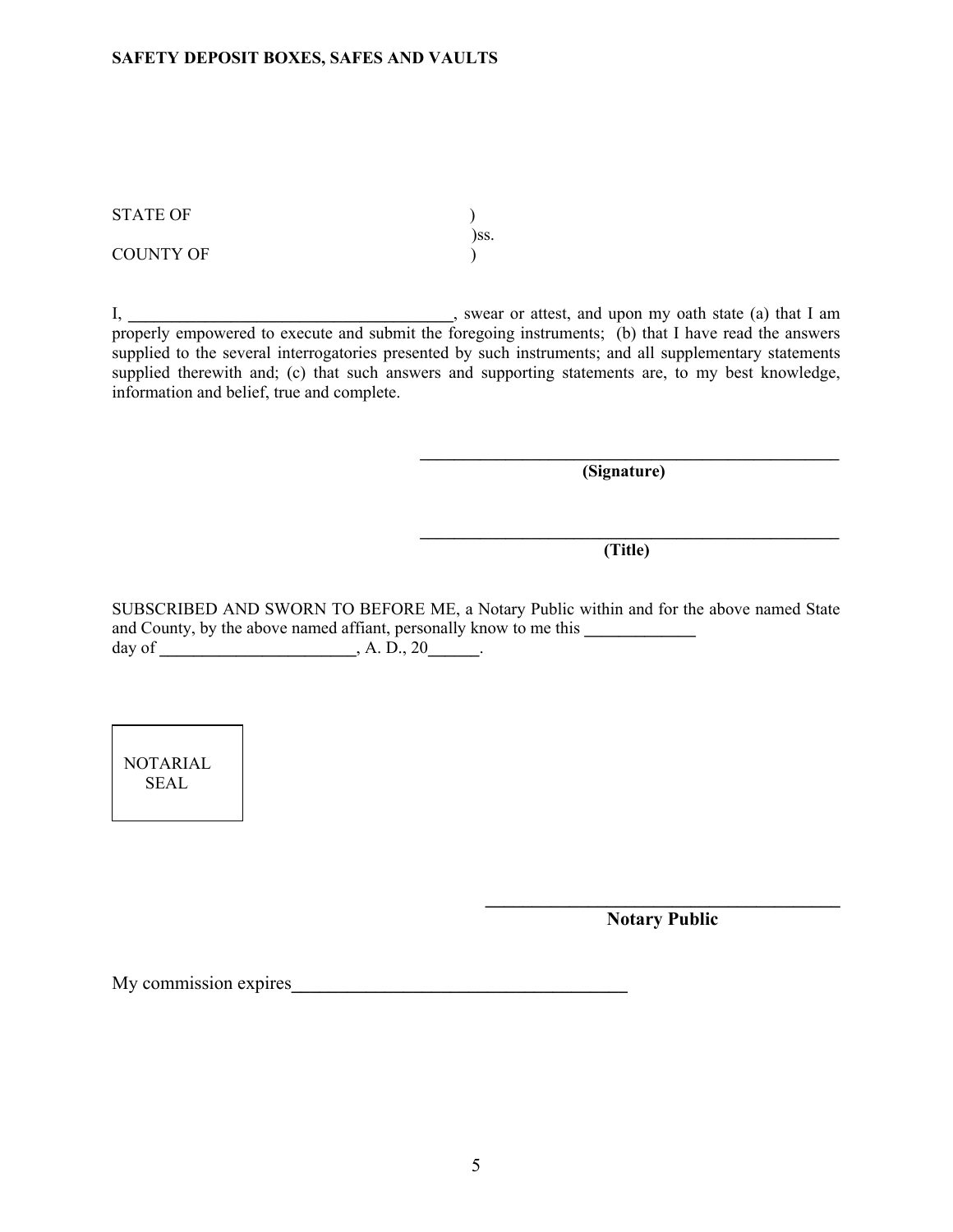### **SUPPLEMENTARY STATEMENT**

## **APPLICATION FOR LICENSE**

This statement is to be executed and submitted by the individual owner of a "Sole Proprietorship"; by each partner (whether general or limited) of a "Partnership; each officer of a "Corporation"; each manager, trustee or member of an unincorporated "association", making application for license pursuant to and in compliance with the provision of the Safety Deposit License Act and by any person about to become associated in any official capacity or as a partner with any person or persons now licensed under said Act.

1. State business name and address of applicant with which within affiant is, or will be, associated.

| Name:                                                                                                                                                                                                                                                                                                                                                  |  |                                   |
|--------------------------------------------------------------------------------------------------------------------------------------------------------------------------------------------------------------------------------------------------------------------------------------------------------------------------------------------------------|--|-----------------------------------|
|                                                                                                                                                                                                                                                                                                                                                        |  |                                   |
| City:                                                                                                                                                                                                                                                                                                                                                  |  | County:<br>State: $\qquad \qquad$ |
|                                                                                                                                                                                                                                                                                                                                                        |  |                                   |
|                                                                                                                                                                                                                                                                                                                                                        |  | $\Gamma$ elephone No.             |
|                                                                                                                                                                                                                                                                                                                                                        |  |                                   |
| 5. Age:                                                                                                                                                                                                                                                                                                                                                |  |                                   |
| 6. State official title or scope of managerial duties, or otherwise indicate the nature of connection of the<br>affiant with the applicant above named.<br><u>Letting and the set of the set of the set of the set of the set of the set of the set of the set of the set of the set of the set of the set of the set of the set of the set of the</u> |  |                                   |
|                                                                                                                                                                                                                                                                                                                                                        |  |                                   |

- 7. On a separate sheet state nature and tenure of each period of employment, unemployment, self employment and educational activity for not less than ten years last past last past prior to date of this statement. As to period of self-employment, state nature of the business or activities engaged in. Employment by others should be in the order indicated:
	- (a) Beginning date (month and year sufficient, exact day not necessary);
	- (b) Name and address of employer;
	- (c) Official capacity or nature of employment;
	- (d) Date terminated (month and year sufficient, exact day not necessary);
	- (e) Reason for termination.
- 8. If applicant named in this statement is a corporation, or an incorporated association, state the amount of capital stock or invested interest owned of record by the within affiant. If the applicant is a partnership, state the approximate percentage of the total partnership capital credited to the within affiant.

**\_\_\_\_\_\_\_\_\_\_\_\_\_\_\_\_\_\_\_\_\_\_\_\_\_\_\_\_\_\_\_\_\_\_\_\_\_\_\_\_\_\_\_\_\_\_\_\_\_\_\_\_\_\_\_\_\_\_\_\_\_\_\_\_\_\_\_\_\_\_\_\_\_\_\_\_\_\_\_\_\_\_\_\_** 

**\_\_\_\_\_\_\_\_\_\_\_\_\_\_\_\_\_\_\_\_\_\_\_\_\_\_\_\_\_\_\_\_\_\_\_\_\_\_\_\_\_\_\_\_\_\_\_\_\_\_\_\_\_\_\_\_\_\_\_\_\_\_\_\_\_\_\_\_\_\_\_\_\_\_\_\_\_\_\_\_\_\_\_\_** 

Form No. CC-6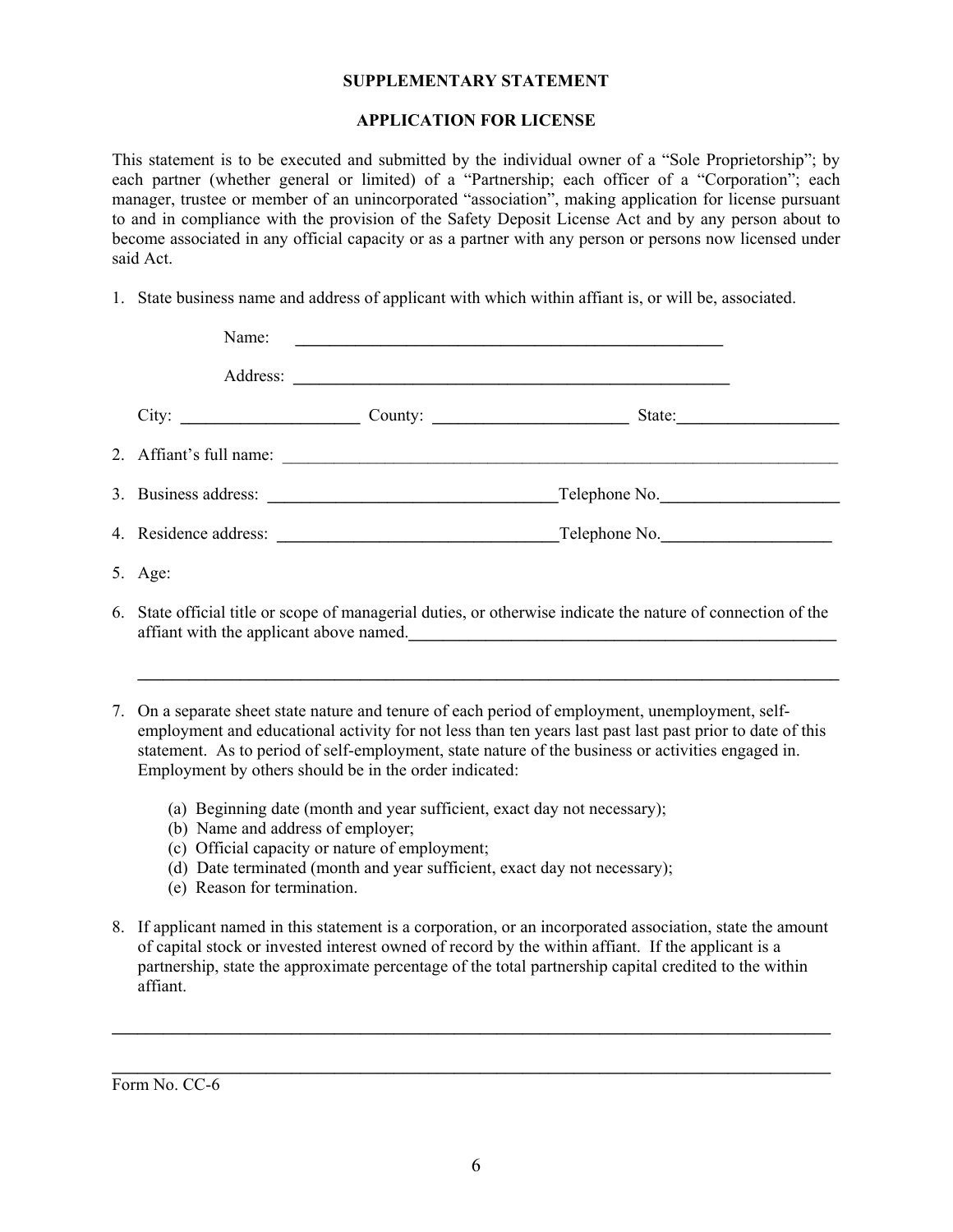## **SUPPLEMENTARY STATEMENT**

9. State whether or not the invested capital interest of the affiant, as indicated above, represents borrowed funds, in whole or in part, or is pledged, hypothecated or under lien in any manner or degree. If so, to whom is applicant indebted?

**\_\_\_\_\_\_\_\_\_\_\_\_\_\_\_\_\_\_\_\_\_\_\_\_\_\_\_\_\_\_\_\_\_\_\_\_\_\_\_\_\_\_\_\_\_\_\_\_\_\_\_\_\_\_\_\_\_\_\_\_\_\_\_\_\_\_\_\_\_\_\_\_\_\_\_\_\_\_\_\_\_\_** 

 $\mathcal{L} = \{ \mathcal{L} \mathcal{L} \mathcal{L} \mathcal{L} \mathcal{L} \mathcal{L} \mathcal{L} \mathcal{L} \mathcal{L} \mathcal{L} \mathcal{L} \mathcal{L} \mathcal{L} \mathcal{L} \mathcal{L} \mathcal{L} \mathcal{L} \mathcal{L} \mathcal{L} \mathcal{L} \mathcal{L} \mathcal{L} \mathcal{L} \mathcal{L} \mathcal{L} \mathcal{L} \mathcal{L} \mathcal{L} \mathcal{L} \mathcal{L} \mathcal{L} \mathcal{L} \mathcal{L} \mathcal{L} \mathcal{L} \$ 

 $\mathcal{L} = \{ \mathcal{L} = \{ \mathcal{L} \mid \mathcal{L} = \{ \mathcal{L} \mid \mathcal{L} = \{ \mathcal{L} \mid \mathcal{L} = \{ \mathcal{L} \mid \mathcal{L} = \{ \mathcal{L} \mid \mathcal{L} = \{ \mathcal{L} \mid \mathcal{L} = \{ \mathcal{L} \mid \mathcal{L} = \{ \mathcal{L} \mid \mathcal{L} = \{ \mathcal{L} \mid \mathcal{L} = \{ \mathcal{L} \mid \mathcal{L} = \{ \mathcal{L} \mid \mathcal{L} = \{ \mathcal{L} \mid \mathcal{L} =$ 

 $\mathcal{L} = \{ \mathcal{L} = \{ \mathcal{L} \mid \mathcal{L} = \{ \mathcal{L} \mid \mathcal{L} = \{ \mathcal{L} \mid \mathcal{L} = \{ \mathcal{L} \mid \mathcal{L} = \{ \mathcal{L} \mid \mathcal{L} = \{ \mathcal{L} \mid \mathcal{L} = \{ \mathcal{L} \mid \mathcal{L} = \{ \mathcal{L} \mid \mathcal{L} = \{ \mathcal{L} \mid \mathcal{L} = \{ \mathcal{L} \mid \mathcal{L} = \{ \mathcal{L} \mid \mathcal{L} = \{ \mathcal{L} \mid \mathcal{L} =$ 

- 10. If applicant is a partnership or unincorporated association, state the limitation of liability of the within affiant as a partner or member thereof.
- 11. State whether or not the affiant is connected with, or holds financial interest in, any other person partnership, association or corporation engaged as a regular business in the keeping and letting of safe deposit boxes, safes, and vaults or other facilities for safe-keeping of personal property. If so, name such party or parties, give address and state nature and extent of financial interest.

 $\mathcal{L} = \{ \mathcal{L} = \{ \mathcal{L} \mid \mathcal{L} = \{ \mathcal{L} \mid \mathcal{L} = \{ \mathcal{L} \mid \mathcal{L} = \{ \mathcal{L} \mid \mathcal{L} = \{ \mathcal{L} \mid \mathcal{L} = \{ \mathcal{L} \mid \mathcal{L} = \{ \mathcal{L} \mid \mathcal{L} = \{ \mathcal{L} \mid \mathcal{L} = \{ \mathcal{L} \mid \mathcal{L} = \{ \mathcal{L} \mid \mathcal{L} = \{ \mathcal{L} \mid \mathcal{L} = \{ \mathcal{L} \mid \mathcal{L} =$ 

 $\mathcal{L} = \{ \mathcal{L} = \{ \mathcal{L} \mid \mathcal{L} = \{ \mathcal{L} \mid \mathcal{L} = \{ \mathcal{L} \mid \mathcal{L} = \{ \mathcal{L} \mid \mathcal{L} = \{ \mathcal{L} \mid \mathcal{L} = \{ \mathcal{L} \mid \mathcal{L} = \{ \mathcal{L} \mid \mathcal{L} = \{ \mathcal{L} \mid \mathcal{L} = \{ \mathcal{L} \mid \mathcal{L} = \{ \mathcal{L} \mid \mathcal{L} = \{ \mathcal{L} \mid \mathcal{L} = \{ \mathcal{L} \mid \mathcal{L} =$ 

12. If affiant is engaged in, associated, or connected in any way with any other business, occupation, profession, or activities other than that of the business of the applicant being conducted or to be conducted under the name and at the address given for the applicant named in this statement that requires a license or is licensed, supervised, or regulated by any officer, body, commission or public authority of the federal government, the state of Illinois, any village, any municipality, or other political sub-division thereof, state full name and address of such other business, occupation, profession, or activity, and nature of their business, and state nature of connection or financial interest of affiant in such other business.

13. Give name and address of three reputable persons to whom the Director may address inquiries relative to the experience, character, integrity, and standing of affiant. Names submitted are not to be persons related to or employed by affiant or actively associated with applicant named in this statement.

 $\mathcal{L} = \{ \mathcal{L} = \{ \mathcal{L} \mid \mathcal{L} = \{ \mathcal{L} \mid \mathcal{L} = \{ \mathcal{L} \mid \mathcal{L} = \{ \mathcal{L} \mid \mathcal{L} = \{ \mathcal{L} \mid \mathcal{L} = \{ \mathcal{L} \mid \mathcal{L} = \{ \mathcal{L} \mid \mathcal{L} = \{ \mathcal{L} \mid \mathcal{L} = \{ \mathcal{L} \mid \mathcal{L} = \{ \mathcal{L} \mid \mathcal{L} = \{ \mathcal{L} \mid \mathcal{L} = \{ \mathcal{L} \mid \mathcal{L} =$ 

 $\mathcal{L} = \{ \mathcal{L} = \{ \mathcal{L} \mid \mathcal{L} = \{ \mathcal{L} \mid \mathcal{L} = \{ \mathcal{L} \mid \mathcal{L} = \{ \mathcal{L} \mid \mathcal{L} = \{ \mathcal{L} \mid \mathcal{L} = \{ \mathcal{L} \mid \mathcal{L} = \{ \mathcal{L} \mid \mathcal{L} = \{ \mathcal{L} \mid \mathcal{L} = \{ \mathcal{L} \mid \mathcal{L} = \{ \mathcal{L} \mid \mathcal{L} = \{ \mathcal{L} \mid \mathcal{L} = \{ \mathcal{L} \mid \mathcal{L} =$ 

 $\mathcal{L} = \{ \mathcal{L} = \{ \mathcal{L} \mid \mathcal{L} = \{ \mathcal{L} \mid \mathcal{L} = \{ \mathcal{L} \mid \mathcal{L} = \{ \mathcal{L} \mid \mathcal{L} = \{ \mathcal{L} \mid \mathcal{L} = \{ \mathcal{L} \mid \mathcal{L} = \{ \mathcal{L} \mid \mathcal{L} = \{ \mathcal{L} \mid \mathcal{L} = \{ \mathcal{L} \mid \mathcal{L} = \{ \mathcal{L} \mid \mathcal{L} = \{ \mathcal{L} \mid \mathcal{L} = \{ \mathcal{L} \mid \mathcal{L} =$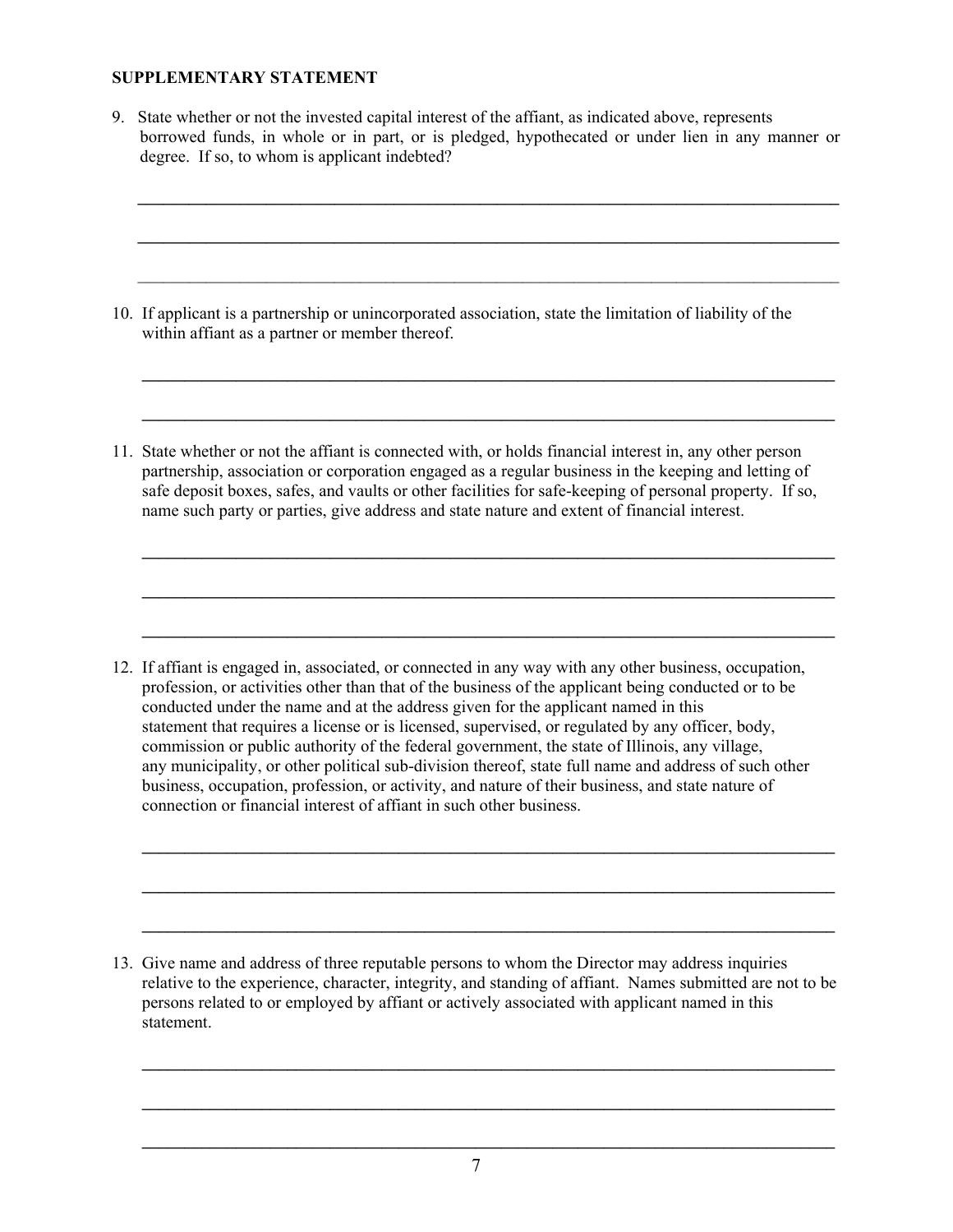### **SUPPLEMENTARY STATEMENT**

14. State whether the within affiant, under present name or any former name, has ever had denied, suspended, cancelled or revoked any license with respect to any business organized for the purpose of the keeping and letting of safe deposit boxes, safes, vaults, or other facilities for the safe-keeping of personal property, by any state or other governmental authority? If answer is "Yes", give details.



This supplementary statement is to accompany and become a part of the application of

**\_\_\_\_\_\_\_\_\_\_\_\_\_\_\_\_\_\_\_\_\_\_\_\_\_\_\_\_\_\_\_\_\_\_\_\_\_\_\_\_\_\_\_\_\_\_\_\_\_\_\_\_\_\_\_\_\_\_\_\_\_\_\_\_\_\_\_\_\_\_\_\_\_\_\_\_\_\_\_\_\_\_\_\_\_ Name of Affiant** 

And is executed for the purpose of complying with provisions of "An Act to license and regulate the keeping and letting of safety deposit boxes, safes, and vaults, and the opening thereof, to provide a penalty for the violation thereof, and to repeal a certain Act therein named".

| <b>STATE OF</b>  |     |
|------------------|-----|
|                  | )SS |
| <b>COUNTY OF</b> |     |

I,**\_\_\_\_\_\_\_\_\_\_\_\_\_\_\_\_\_\_\_\_\_\_\_\_\_\_\_\_\_\_\_\_\_\_\_**, swear or attest, and upon my oath state that I have read all of the foregoing statements and representations, and that each of such statements and representations, together with any related supplementary statements submitted herewith, is and are true and complete.

**\_\_\_\_\_\_\_\_\_\_\_\_\_\_\_\_\_\_\_\_\_\_\_\_\_\_\_\_\_\_\_\_\_\_\_\_\_\_** 

SUBSCRIBED AND SWORN TO BEFORE ME, a Notary Public within and for the above named State and County, by the above named affiant, personally known to me this *day of*, A. D. 20**\_\_\_\_\_\_.**

(NOTARIAL SEAL) **\_\_\_\_\_\_\_\_\_\_\_\_\_\_\_\_\_\_\_\_\_\_\_\_\_\_\_\_\_**

**NOTARY PUBLIC** 

My commission expires**\_\_\_\_\_\_\_\_\_\_\_\_\_\_\_\_\_\_\_\_\_\_\_\_\_\_\_\_\_\_\_\_\_\_**